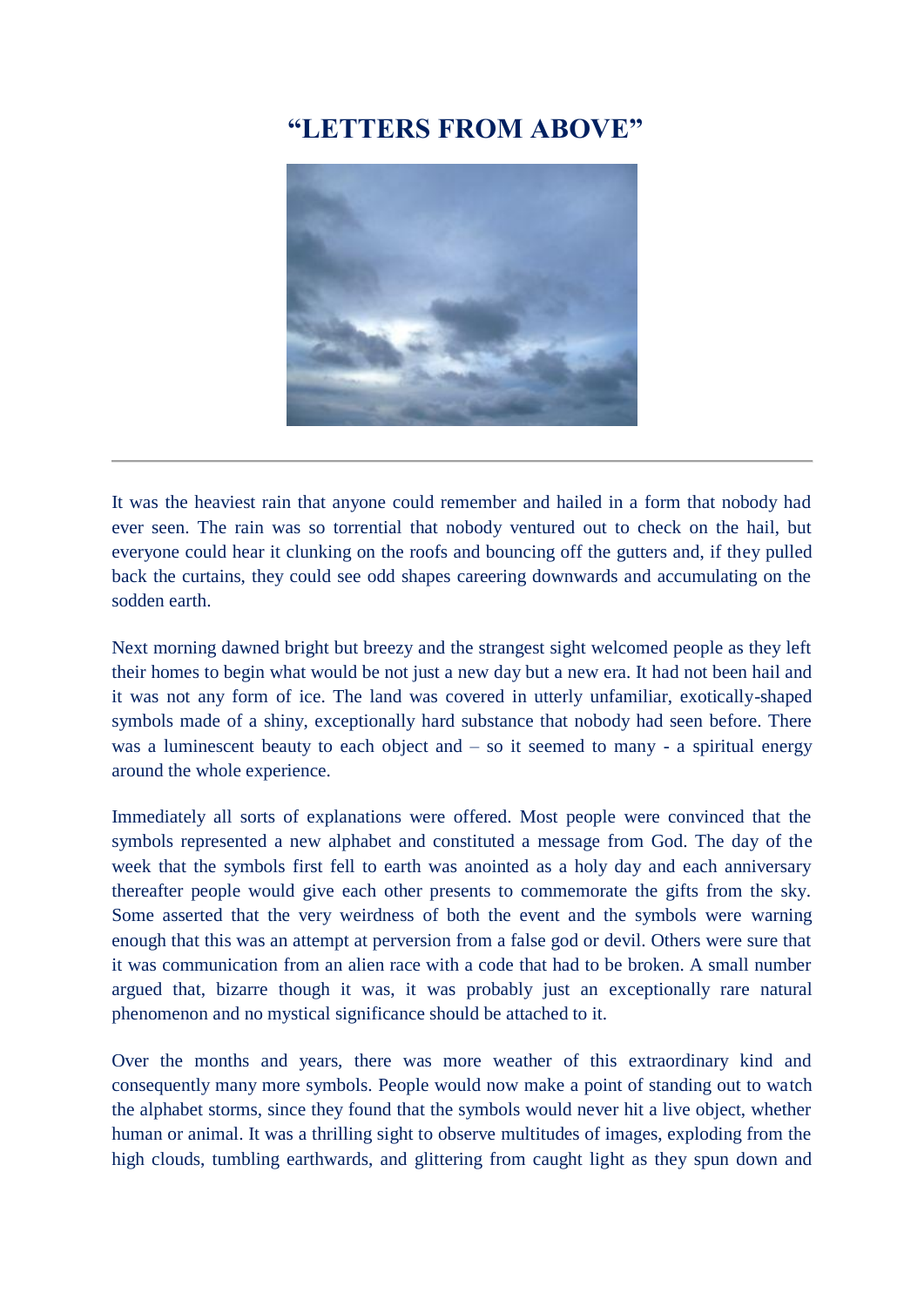down. Whenever this happened, the sky seemed to moan and groan as the heavens gave birth to new children of the symbol world.

Local communities would create their own shrine and decorate it with one or more of the celestial artefacts. Some communities gathered together to share ownership of the accumulated objects and the largest collection was mounted on a hilltop to which pilgrims would travel from all over the land and then walk slowly all around the base of the mount three times.

Over time, it became clear that the symbols were recurring and that there was probably a limit to the number of different ones. Almost everyone was persuaded, therefore, that the symbols represented some kind of language and the challenge became to order the symbols in a manner that would enable the language to be decoded.

First, each symbol was given an identifying name (rapidly these identifications were used for personal names in many clans). Then copies of each symbol ever found were collated in universities and research centres. It took many, many years but, with outstanding ingenuity and great effort, a language and a text emerged. It was an immensely complex language and there was no consensus on exactly how the symbols should be organised. Even then, the messages were opaque and capable of various interpretations.

Most people had complete faith that this was the word of God. There were fierce arguments over whether the text was relatively short and then repeated itself in slightly different variations or whether it was much longer and revealed compelling new messages.

The 'shorters' - as they were known - also battled over the precise meanings of some of the more cryptic messages. Organisations which had been built around adherence to particular interpretations split and split again; there was communal conflict, and in some cass bloody clashes. The 'longers' found messages that others could not see and would not accept. They asserted that the script made clear that only those following the lengthier text were the true believers and they had been chosen to make a special contribution to the world until it ended on a specific date, the precise timing of which was the subject of enormous debate even among the 'longers'.

Others had a completely different interpretation of what was going on. They feared that the symbols were from the devil and an attempt to communicate a false message that would take people from the true path. Accordingly they determined that all the symbols must be destroyed and that any attempt to collect them, still less construct them into some kind of text, was heresy of the foulest kind for it threated the salvation of all for all time. This was more than enough justification for terrorist raids on stores of symbols and murderous attacks on the linguists working on them.

Those who thought all this superstitious nonsense believed that the symbols had nothing to do with the supernatural or the paranormal.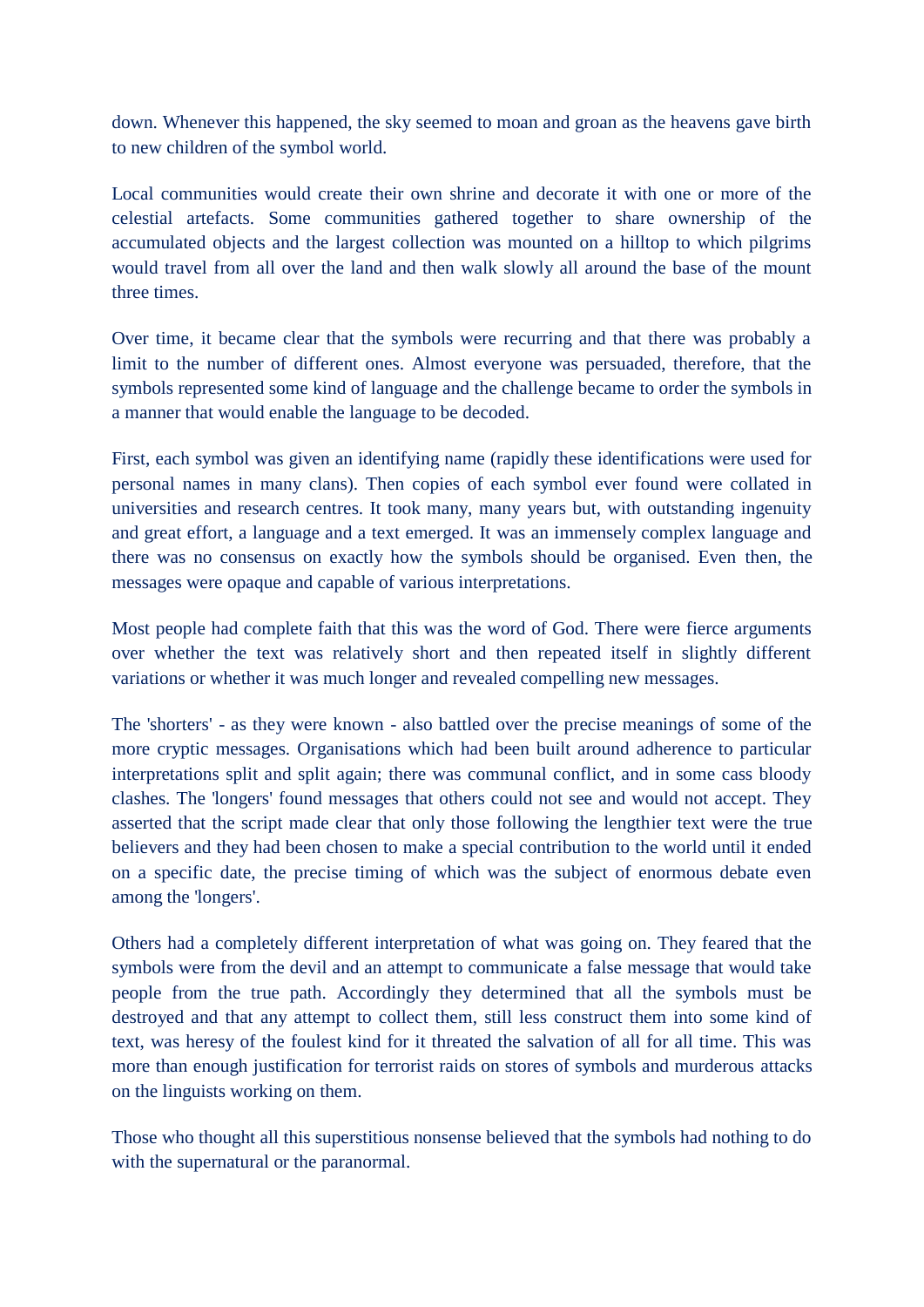It was code from another race on another planet, a race of a much superior life form that was sending instructions for the construction of some sort of machine. Even the 'machinists' – for so they were dubbed – differed over what type of device was involved. Most took the view that it was some kind of time machine that would enable them to travel and meet those who had sent the symbols. Indeed eventually a time machine of a kind was constructed, although the general populace were never told by the scientists whether the specifications came entirely from the alien text or were the result of their own intuitions and experiments. In any event, the two men and one woman who boarded the machine were never seen or heard from again and the venture was never repeated.

When the space adventure collapsed, some scientists and technologists nevertheless refused to give up hope that the symbols could help them achieve some kind of breakthrough. Secret endeavours were conducted in a concerted effort to find a way in which they could be used as a super weapon. Less militaristic but equally forlorn research focused on a search for a new source of energy.

There was another problem. Many people were convinced that some symbols were more important than others, although there was not total unanimity on which were to be the most revered. This complicated still further any agreement on the value and meaning of the symbols. One sect declared that twelve of the signs were 'golden'. Among the 'Twelvers', families would name their male children with combinations of these special 12 symbols so that, quite soon, most men in that part of the land had very similar names. On the other hand, the 'Twelvers' decreed that women must not wear any clothing that depicted any of these symbols or variants of them. Others believed with a passion that all the symbols were equal and only by studying all of them could one truly realise the vision – whatever that was.

The conflict between the 'specialisers' and the 'egalitarians' took an unpleasant twist when, over time, it was noticed that some symbols were becoming less lustrous than others, eventually becoming dark. This seemed to have no impact whatsoever on their function in the script, but it made them much less attractive and even threatening to some people. They insisted that these particular symbols be removed from public view and, wherever they were powerful enough, they blocked all contact between these symbols and the people. If they could, they would have destroyed them.

All the problems associated with the symbols – their scarcity among many clans, the opaqueness of their messages, the darker nature of some of them – were blamed on a clan that was branded the 'manipulators'. It was unclear how this group exercised their influence, but the very lack of such information served to confirm their nerfariousness. At times of tension, attacks would be made on the 'manipulators', discrimination was commonplace, and murders were not uncommon.

Over time, prophets would appear claiming to have particular knowledge or insight in respect of the symbols and they were often successful in forming huge movements looking for a fresh interpretation and offering adherents special status and belonging. Even academe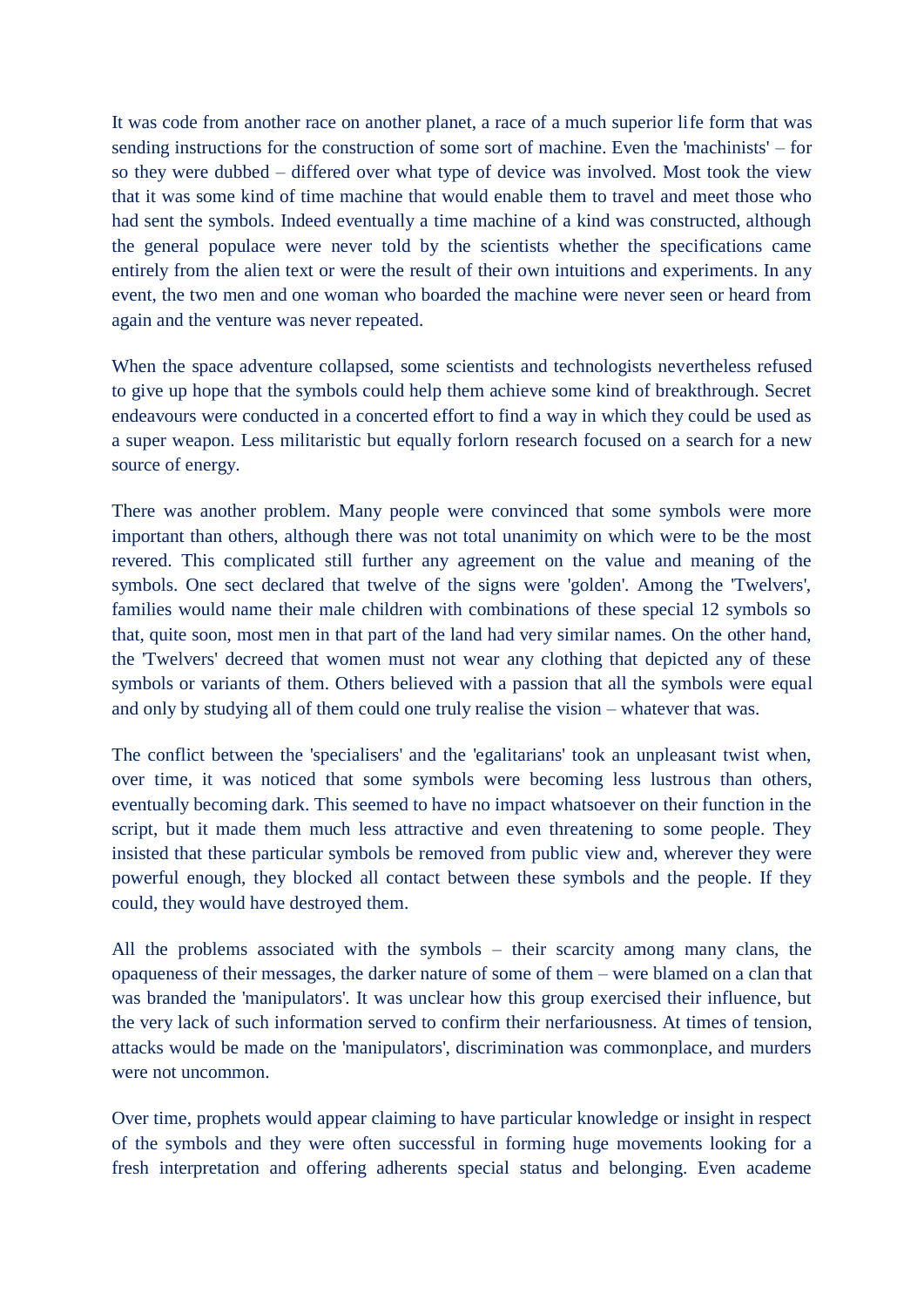embraced the signs, forming schools of study and appointing professors of symbiology. No prophet and no professor was ever a woman though, since the erudition required to understand this intricate interconnectedness was thought to be beyond the female brain.

There came a time when the 'machinist' school was revived in a revised form. It was alleged that the symbols were indeed some kind of manual from another superior life form, but that it had been arrogant to think in terms of a time machine and wrong to abandon the attempt to find a scientific interpretation of the code. It was now asserted that the symbols represented a doorway to a new scientific paradigm, but to discover this would require a concerted collaborative effort by all the brightest brains in the land. It was even feared that the symbols represented some kind of test and that, if humankind failed the challenge, there would be consequences.

But this proposition never gained popular support. The religious interpretations were too embedded and there was no willingness to divert substantial resources into an unpromising and unlikely new interpretation that, if discovered, would overthrow all the current thinking. Nevertheless the limited attempts to find a scientific interpretation led to some remarkable technological breakthroughs.

Although generally the symbols were regarded as component elements of a complex language or text, some professed that they had another purpose or value that resided in each type – there were hundreds – of symbol. These people saw each symbol as a mystical representation of a particular illness or ailment. They found that, if an example of that symbol was immersed in water for a time and then that water was drunk by a sufferer of the relevant physical or psychological ailment, the condition improved dramatically. It was pointed out that nothing medicinally could be going on here because the symbols were inert and immutable, but the 'aquapaths' insisted that the water had a memory of the symbol and this was creating the proven benefit in the sufferer.

In all this confusion, two things were clear. The symbols were limited in number, since there had been none of the special rain now for centuries. The symbols were indestructible, as nothing had been able to melt or mould them. This gave them immense value. They replaced all currencies and all minerals and all sources of fuel as the ultimate measure of worth. Markets were established so that the symbols could be traded but, over time, fewer and fewer actually came onto the market. Much of the blame fell on the 'manipulators' This was when the 'symbol wars' began and, under cover of such extensive hostilities, many, many 'manipulators' were systematically exterminated. Eventually one clan had so many more symbols than any other that it was (reluctantly) accepted as the supreme power in the land.

This should have been the end of history – but things changed.

It was discovered by clever scientists that each symbol gave off some kind of signal of a kind that had never been known before. When this signal was further examined over years, another revelation occurred. Each symbol was connected invisibly to every other symbol so, anyone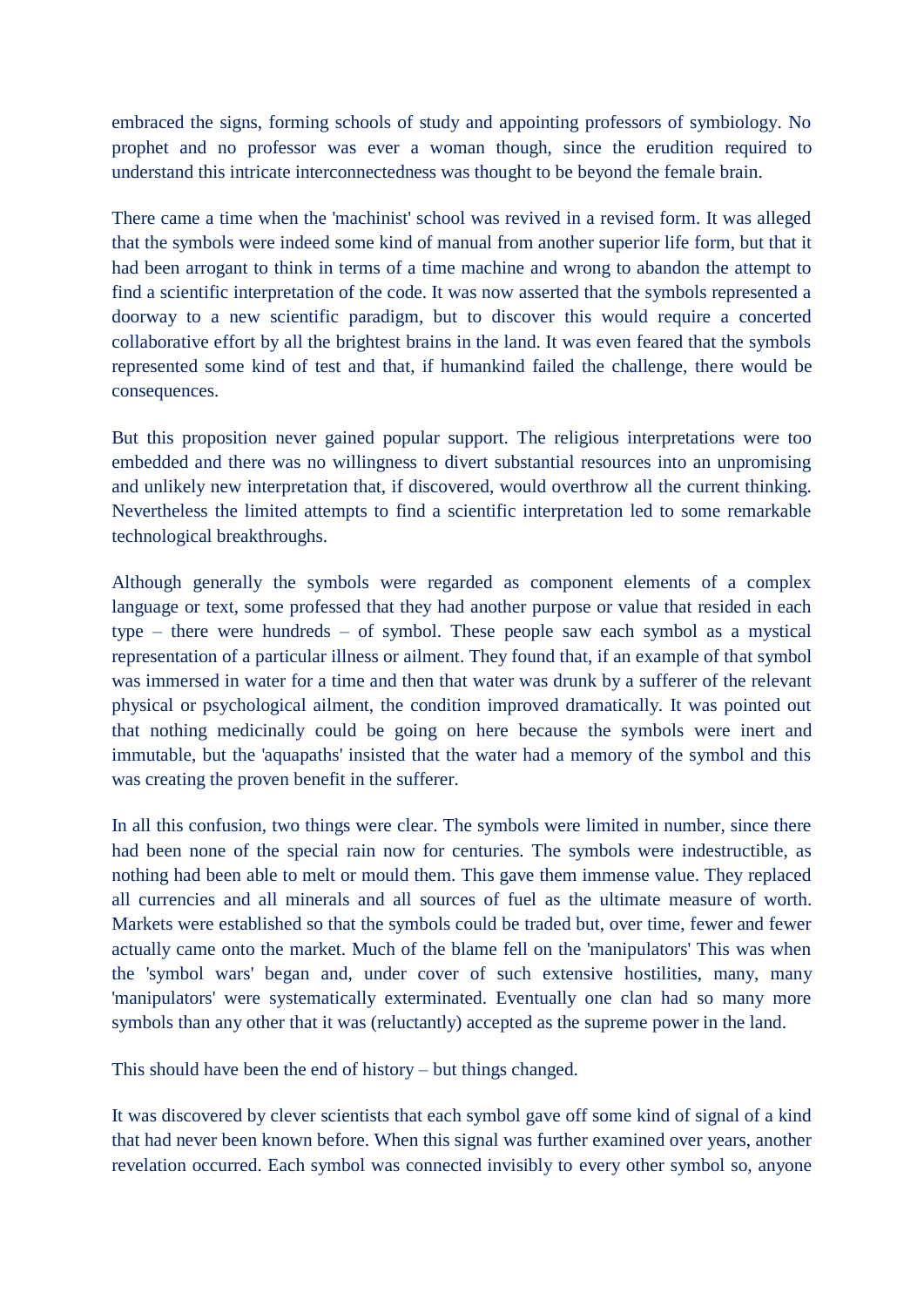who possessed one, effectively had access to all. The leadership of the supreme power denied constantly and vehemently that this was the case. They were convinced that only their scientists were capable of making discoveries of this kind of brilliance but, in any event, they were well aware that, if the analysis was correct, the whole basis of their power was gone. When other groups started to make astonishing scientific and cultural breakthroughs, it was clear that the notion of any supreme power was over. This persuaded the previously dominant authority to open up its symbolic archive and there was a notable flourishing of knowledge and creativity throughout the whole land.

Later there were rumours that the symbols were not immutable or indestructible after all. It was noticed more and more that some symbols were becoming smaller and nobody could work out why. When a few symbols disappeared altogether, there was consternation in the land. Some suggested that this was simply a natural phenomenon. After all, the symbols were now incredibly old and all materials deteriorate over time. Others though were anxious that the vanishing symbols was somehow related to human behaviour. Much research was conducted with increasing urgency as more and more symbols dematerialised. Convincing evidence was then found that there was not just a correlation but a causation between the departing symbols and levels of violence in the community. There were 'denialists', but concerted and successful efforts to reduce the aggression shown by both individuals and clans halted the loss of the symbols which persuaded everyone of the connection. The losses though were irretrievable.

Much later still came the ultimate change. The former supreme power noticed it first, for they still held more symbols than others. But, within hours, the news had spread round the land and every man, woman and child stood and gazed skywards in awe and fear. The symbols were on the move, serenely floating higher and higher beyond the reach of vision or even the most powerful telescope, flashing kaleidoscopes of light as they drifted up and beyond. The sky emitted caressing sounds of undulating bells as the heavens welcomed back those that it had lost for so long. It had taken many decades for the symbols to arrive and many centuries for them to be studied, but it took mere days for them to evaporate. Many called this breathtaking experience an assumption into heaven; others declared it was merely an occultation which presaged an eventual return at a time of great turbulence; almost all felt a sense of deep sadness and loss.

A world without symbols. What kind of world could that be? It was up to us now.

## **ROGER DARLINGTON**

Published on 4 December 2009

<http://www.rogerdarlington.me.uk/Story14.html>